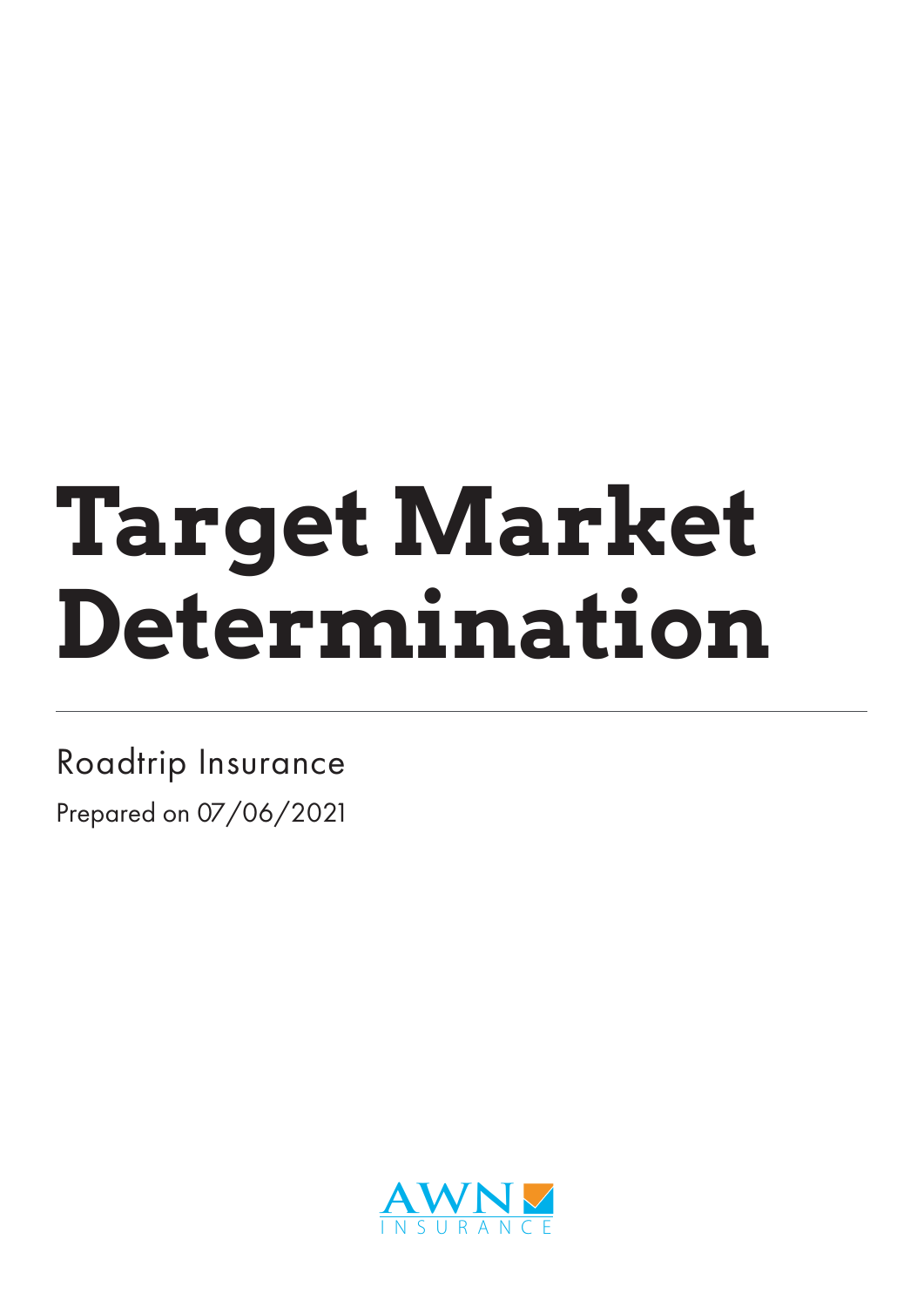# Target Market Determination for Roadtrip Insurance

This Target Market Determination (TMD) is designed to provide customers, AWN and YourCover staff and our authorised distributors with appropriate information to understand who this product has been designed for and our approach to determining that the product is likely to be consistent with the objectives, financial situations and needs of the customer and the distribution conditions.

In this document the terms "we", "us" or "our" refer to Australian Warranty Network Pty Ltd ("AWN") ABN 78 075 483 206, AFS Licence No. 246469. Please note that not all benefits are provided by AWN. Travel Benefits such as overseas medical expenses and overseas hospital charges are provided by YourCover Pty Ltd ABN 35 169 038 466 AFS Licence No. 461299. For customer ease, all sales, claim and complaints enquiries will be administrated by AWN.

This TMD does not consider any person's individual needs, objectives or financial situation and does not provide financial product advice or recommendation on the cover.

Please note, that it is the Product Disclosure Statement and Policy Document that sets out the terms and conditions of cover. You must refer to the Product Disclosure Statement before deciding about this insurance.

#### **Purpose of the insurance**

This Roadtrip Insurance product has been designed to compensate individuals for losses incurred through the use of a rental vehicle whilst an individual is travelling.

The policy will reimburse the excess you must pay under a rental agreement following an incident involving a rental vehicle. The policy also provides additional benefits, such as reimbursement of costs incurred due to lost or stolen keys, as a result of misfuelling or administration charges levied by the rental company. The policy also covers personal possessions damaged or stolen from the locked boot, covered luggage area or glove box of the rental vehicle. The policy also provides overseas medical and hospital charges if the injuries are sustained in an accident involving the rental vehicle.

This Target Market Determination (TMD) sets out the target market for:

• AWN Roadtrip Insurance Policy detailed in the Combined Product Disclosure Statement (PDS), Policy Wording and Financial Services Guide (FSG)

#### **Target Market**

The insurance is designed for purchasers who are 18 years or older, who are

- Hiring a rental vehicle and wish to take out cover to reimburse the costs incurred in the event the excess is payable under their rental agreement.
- Hiring a rental vehicle and wish to take out cover to reimburse the cost (subject to limits) of lost or stolen keys, misfuelling costs or administration charges levied by the rental company.

This product is suitable for

- Australian residents who are 18 years or older
- Individuals who hold a valid or internationally recognised driving license or permit for a rental vehicle.
- Individuals who are hiring a rental car with a maximum of 9 seats (including the driver), or a minibus with a maximum gross vehicle weight of 7.5 tonnes and a maximum of 15 seats (including the driver) for up to 180 days.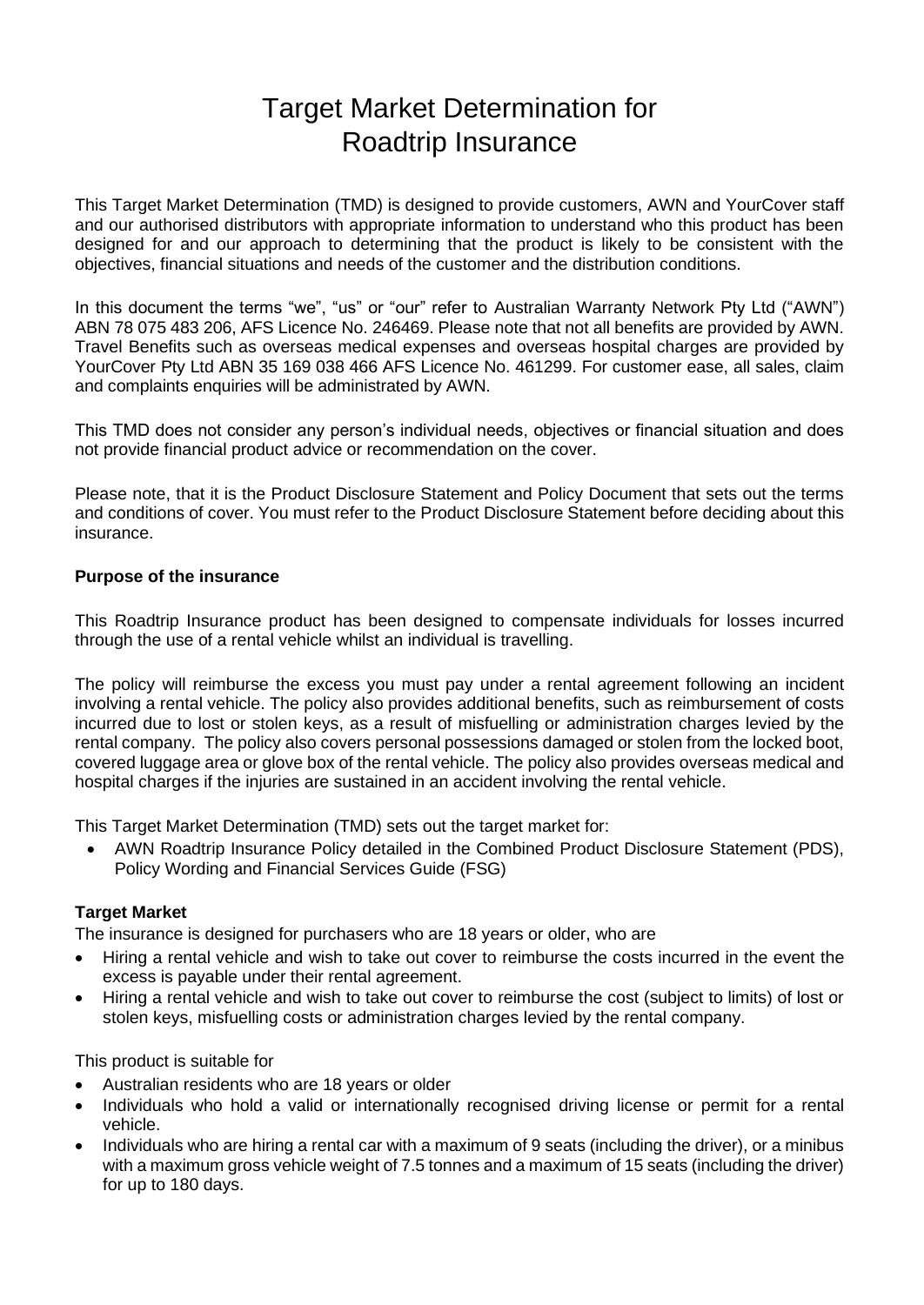This product is not suitable for

- Individuals hiring a rental vehicle for a safari or an off-road adventure trail.
- Individuals who are hiring a rental car with 10 seats or more (including the driver), or a minibus with a gross vehicle weight over 7.5 tonnes and 16 seats or more (including the driver).
- Individuals renting a vehicle for any trip in, to or through: Afghanistan, Belarus, Cuba, Congo, Iran, Iraq, Ivory Coast, Liberia, Myanmar, North Korea, Russia, South Sudan, Sudan, Syria or Zimbabwe.

The Roadtrip Insurance is subject to the acceptance criteria.

The Product Disclosure Statement contains the detailed policy cover, terms, conditions and exclusions.

Where a person falls within our target market, this does not mean that the cover is right for their individual needs, objectives and financial situation. We do not consider this, and a person needs to consider the PDS, and other information provided by us (and/or seek professional advice) before deciding.

## **Key benefits**

This product is designed to reimburse the excess that an individual must pay under their rental agreement for the following types of claims:

- Road traffic accidents, including damage to a third-party vehicle
- Damage to the undercarriage and roof
- Weather-related incidents
- Collisions with animals
- Damage caused by fire or explosion
- Theft or attempted theft
- Tyre damage
- 
- Towing costs<br>• Windscreen a • Windscreen and glass damage
- Accidental and malicious damage

In addition to the excess reimbursement benefit, extra cover is provided to assist an individual to pay the following expenses or compensate an individual for the following losses;

- 1. up to \$2,000 for any irrecoverable administration charges which are applied by the Rental Company.
- 2. up to \$1,000 towards the costs incurred as a result of misfuelling.
- 3. up to \$1,000 for replacement keys and locks.
- 4. up to \$2,000 for an individual's personal possessions if they are damaged because the rental vehicle is involved in an accident.
- 5. up to \$2,000 for an individual's personal possessions if they are stolen from the locked boot, covered luggage area, or glove box of the rental vehicle.
- 6. up to \$1,000 for loss of pre-booked travel arrangements which are forfeited and/or additional travel arrangements which are required because the rental vehicle is involved in an accident, stolen or suffers mechanical failure/breakdown.
- 7. up to \$5,000 for medical expenses incurred overseas for the treatment of injuries an individual sustains if the rental vehicle is involved in an accident.
- 8. up to \$250 if an individual is admitted to an overseas hospital for inpatient treatment of injuries they sustain if the rental vehicle is involved in an accident.
- 9. \$5,000 if an individual dies as a result of injuries sustained in an accident involving the rental vehicle.

The maximum benefit of this policy is \$20,000 for any one claim during the period of insurance.

## **Key exclusions**

- When the claim results from a direct breach of the terms and conditions of your rental agreement.
- Any claim resulting from the influence of alcohol, drugs, solvents or chemicals.
- Any claim where you cannot provide original receipts/invoices or for any loss which you cannot prove.
- For theft of personal possessions unless they are out of sight in the locked boot or covered luggage area or glove box of the rental vehicle.